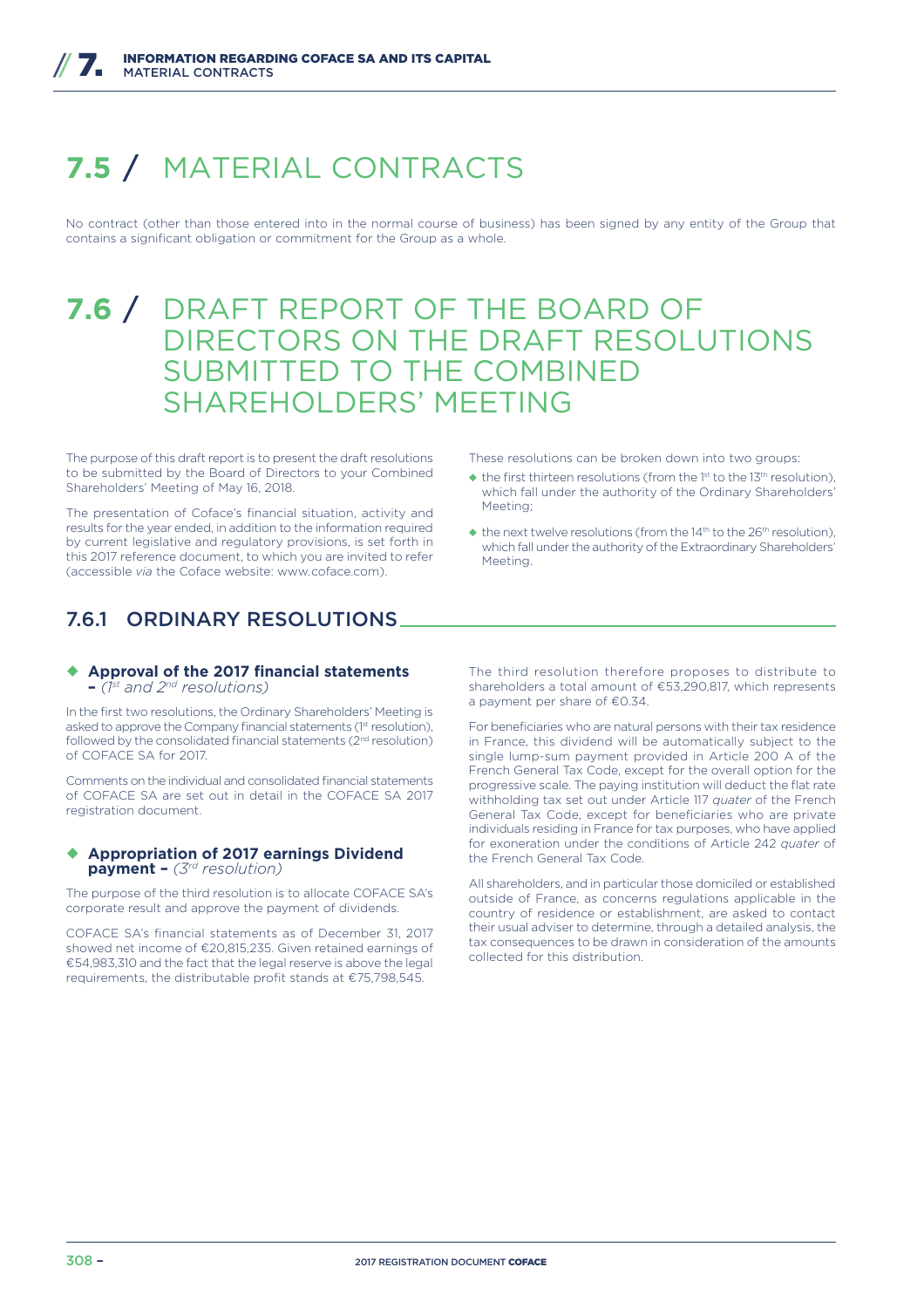In compliance with the legal provisions, we specify that the dividends distributed for the three preceding years were as follows:

| <b>Financial year</b> | Number of<br>remuneration<br>shares <sup>(1)</sup> | <b>Total amount</b><br>$(in \in)$ |
|-----------------------|----------------------------------------------------|-----------------------------------|
| 2014                  | 157,209,284                                        | 75,460,456 (2)                    |
| 2015                  | 156,900,438                                        | 75,312,210                        |
| 2016                  | 156,905,819                                        | 20,397,756                        |

*(1) The number of remuneration shares does not include treasury shares.*

*(2) It is recalled that this entire dividend was paid in the form of an exceptional distribution of cash sums deducted from the issue premium.*

The ex-dividend date will be May 24, 2018. Payment will start on May 28, 2018.

#### ◆ Determination of the amount of directors' **fees allocated to members of the Board of Directors –** *(4th resolution)*

A proposal is submitted to the Shareholders' Meeting to make the sum of €450,000 available to the Board of Directors. This increase corresponds to the objective of reinforcing the attractiveness of the Board, since after analysis, the remuneration of directors appears to be less than that of directors of French companies of equivalent size.

#### **↑ Authorisation given to the Board of Directors to trade its own shares –** *(5th resolution of the ordinary session and*

*14th resolution of the extraordinary session)*

In this fifth resolution, the Board of Directors requests the Shareholders' Meeting to authorise it to purchase or arrange for the purchase of a number of shares in the Company that may not exceed 10% of the total number of shares composing the share capital or 5% of the total number of shares subsequently composing the share capital in the case of shares acquired by the Company with a view to keeping them and transferring them as payment or exchange under a merger, spin-off or contribution operation, noting that the acquisitions made by the Company may under no circumstances result in it holding more than 10% of the ordinary shares comprising its share capital at any time.

Shares may be purchased in order to: a) ensure liquidity and boost the market for the Company's stock through an investment service provider acting independently within the context of a liquidity contract in compliance with the charter of ethics recognised by the French Financial Markets Authority, b) allocate shares to corporate officers and to employees of the Company and other Group entities, and in particular within the context of (i) profit-sharing, (ii) any stock option plan of the Company, pursuant to the provisions of Article L.225-177 *et seq*. of the French Commercial Code, or (iii) any savings plan in compliance with Article L.3331-1 *et seq*. of the French Labour Code or (iv) any allocation of bonus shares pursuant to the provisions of Article L.225-197-1 *et seq*. of the French Commercial Code, as well as perform all hedging operations relating thereto, under the conditions provided for by the market authorities and at the times to be determined by the Board of Directors or the person acting upon its delegation, c) transfer the Company's shares when the rights attached to the securities are exercised, rights which entitle their bearers, directly or indirectly through reimbursement, conversion, exchange, presentation of a warrant or in any other manner, to an allocation of shares of the Company within the context of the current regulations, as well as to perform all hedging operations relating thereto, under the conditions provided for by the market authorities and at the times to be determined by the Board of Directors or the person acting by delegation of the Board of Directors, d) keep the Company's shares and transfer them subsequently as payment or exchange within the context of potential external growth operations, and in accordance with the market practices accepted by the French Financial Markets Authority, e) cancel all or part of the securities thus purchased or f) implement all market practices accepted by the French Financial Markets Authority and, more generally, perform all operations in compliance with current regulations.

The maximum purchase price per unit may not exceed €15 per share, excluding costs. The Board of Directors may nevertheless, for operations involving the Company's capital, particularly a modification of the par value of the share, a capital increase by incorporation of reserves following the creation and allocation of bonus shares, a stock split or reverse stock split, adjust the aforementioned maximum purchase price in order to take into account the incidence of these operations on the value of the Company's stock.

The acquisition, disposal or transfer of these shares may be completed and paid for by all methods authorised by current regulations, on a regulated market, multilateral trading system, a systematic internaliser or over the counter, in particular through the acquisition or disposal of blocks of shares, using options or other derivative financial instruments or warrants or, more generally, securities entitling their bearers to shares of the Company, at times to be determined by the Board of Directors.

In accordance with current legal and regulatory provisions, the Board of Directors, if your Shareholders' Meeting so authorises it, shall have all powers, with the authority to further delegate this authority, in order to proceed with the allocation and, if necessary, permitted reallocation of repurchased shares in view of one of the programme's objectives, or one or more of its other objectives, or even in view of their disposal on or off the market.

The Board of Directors proposes that this authorisation, which would supersede the authorisation granted by the fifth resolution of the Shareholders' Meeting of May 17, 2017, be granted for a period of eighteen (18) months as from your Shareholders' Meeting.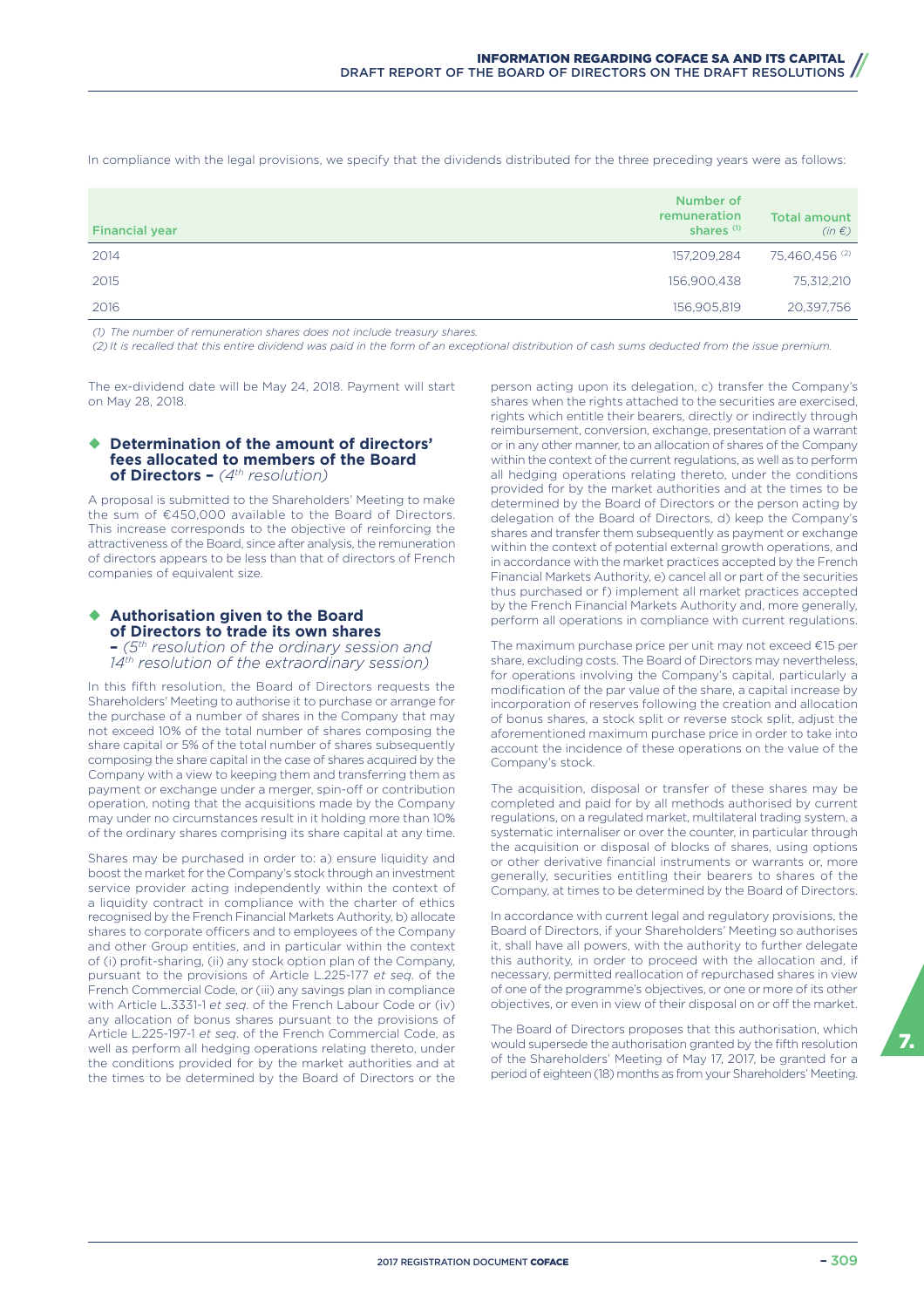In accordance with its obligations, the Board of Directors informs the Shareholders' Meeting that on the basis of this authorisation, and by virtue of the provisions of Article L.225-209 of the French Commercial Code, on September 27, 2017, it authorised the repurchase by COFACE SA of 300,000 shares to cover the allocation of performance shares under the various LTIPs. In this connection, the Company bought back 214,215 shares.

Furthermore, on February 12, 2018, the Board of Directors authorised the Company to buy back shares in view of their cancellation, up to an amount of €30 million. This initiative falls within the scope of the second pillar of the Fit to Win strategic plan relating to capital management and has brought the income distribution rate to close to 100%.

With the fourteenth resolution, the Board of Directors is also requesting from the Shareholders' Meeting, for a 26-month period, the authorisation, which it may in its turn delegate, to reduce capital by cancelling shares, within the limit of 10% of share capital per 24-month period, on one or more occasions, of all or part of the Company's shares acquired under a share buyback programme authorised by the Shareholders' Meeting.

#### **Ratification of the co-opting of two directors –** *(6th and 7th resolutions)*

In the sixth and seventh resolutions, it is proposed to the Shareholders' Meeting to ratify the co-opting of Ms Nathalie Lomon, voted by the Board meeting of July 27, 2017 to replace Ms Martine Odillard, who has resigned, and the co-opting of Ms Isabelle Laforgue to replace Ms Linda Jackson, who has resigned, voted at the same Board meeting of July 27, 2017.

The Appointments and Compensation Committee had issued a positive opinion for these co-options.

## ¡ **Renewal of three directorships**

**–** *(8th to 10th resolutions)*

In the eighth to tenth resolutions, a proposal is submitted to the Shareholders' Meeting to renew the terms of three directors expiring on the date of the Shareholders' Meeting convened to approve the 2017 financial statements. Mr Éric Hémar, Ms Sharon MacBeath and Mr Olivier Zarrouati.

The terms of these directors would be renewed for four (4) years and would end at the end of the Ordinary Shareholders' Meeting convened in 2022 to approve the financial statements for the year ending December 31, 2021.

The Appointments and Compensation Committee approved the renewal of the term of Éric Hémar. It did not decide about the other renewals, given the conflict of interests of two of its members.

#### ◆ Regulated commitments and agreements **–** *(11th resolution)*

The eleventh resolution concerns the approval of regulated commitments and agreements, in application of Article L.225-38 *et seq.* of the French Commercial Code, authorised by the Board of Directors in financial year 2017 and subsequent to this date until the Board meeting that approves the 2017 financial statements. These commitments and agreements are presented in the Statutory Auditors' special report, in addition to those concluded prior to 2017 which remain valid and which do not require further approval by the Shareholders' Meeting (see Section 7.8 of the 2017 Registration Document).

#### ◆ Approval of components **of the compensation due or allocated for the year ended December 31, 2017 to Xavier Durand, Chief Executive Officer** *(CEO) – (12th resolution)*

Pursuant to the provisions of the Sapin II Act as set out in Article L.225-100-II of the French Commercial Code, the Shareholders' Meeting is asked to approve the fixed, variable and exceptional compensation and benefits of all kinds paid or allocated to the Chief Executive Officer for the year under review.

All these components are set out in detail in the report on COFACE SA's corporate governance appended to the management report and mentioned again in Chapter 2 of the registration document.

#### ¡ **Approval of the principles and criteria for determining, distributing and allocating the components of compensation of Xavier Durand, Chief Executive Officer for financial year 2018 –** *(13th resolution)*

Pursuant to the provisions of the Sapin II Act as set out in Article L.225-37-2 of the French Commercial Code, you are being asked, in the thirteenth resolution, to approve the principles and criteria for determining, distributing and allocating fixed, variable and exceptional elements of all kinds comprising the total compensation and benefits of all kinds attributable to Xavier Durand in his capacity as CEO, as described in the report on COFACE SA's corporate governance appended to the management report and set out in Chapter 2 of the registration document.

The compensation due or allocated for the financial year ended December 31, 2018 will be subject to the approval of your Shareholders' Meeting in 2019.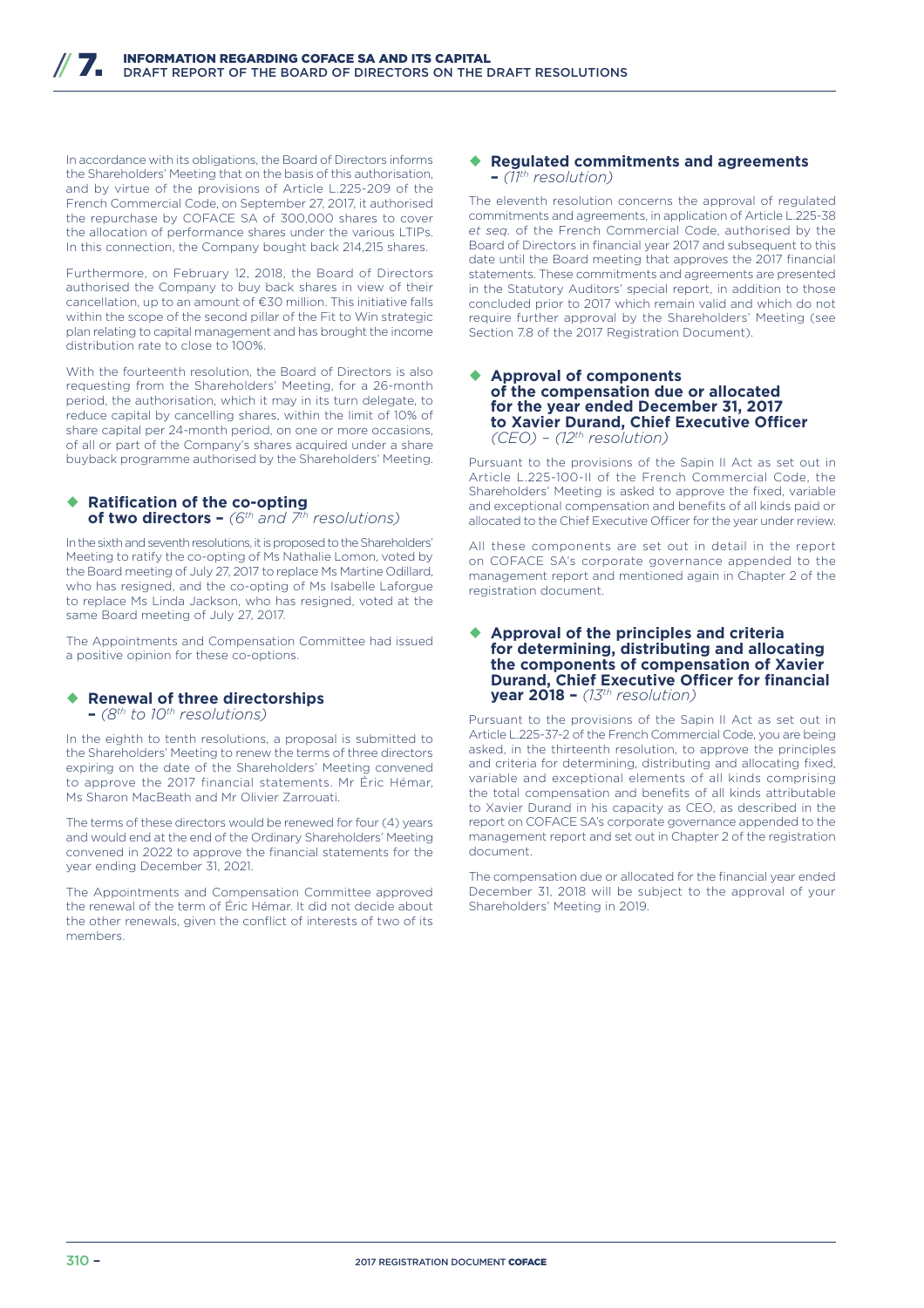## 7.6.2 RESOLUTIONS THAT FALL UNDER THE AUTHORITY OF THE EXTRAORDINARY SHAREHOLDERS' MEETING

For the fifteenth to twenty-fourth resolutions, the Shareholders' Meeting is requested to grant the Board of Directors several delegations to enable it to increase share capital and/or to issue equity securities that grant access to equity, if necessary. It is specified that, unless it is authorised by the Shareholders' Meeting, the Board of Directors may not use these delegations once a third party has filed a public offer for the Company's shares, and until the end of the offer period.

## ◆ Reduction of share capital by cancellation **of treasury shares by the Company**

## **–** *(14th resolution)*

The purpose of the fourteenth resolution is to authorise the Board of Directors to reduce share capital by cancelling treasury shares, within the limit of 10% of the amount of existing share capital on the date of cancellation per 24-month period, and to allocate the difference to the available premiums and reserves that it may choose.

#### ◆ Delegations of authority and authorisations **granted to the Board of Directors in view of carrying out operations involving the Company's capital –** *(15th to 24th resolutions)*

For the fifteenth to twenty-fourth resolutions, the Board of Directors proposes that the Shareholders' Meeting renew the financial authorisations granted by the Shareholders' Meetings in 2016 and 2017.

Your Company would thus have new authorisations that enable it to quickly and seamlessly harness the financial resources it needs to implement the COFACE Group's development strategy, based on the opportunities offered by financial markets and on the interests of the Company and its shareholders.

The table below presents a summary of the financial delegations (excluding employee shareholding operations concerned by the twenty-second, twenty-third and twenty-fourth resolutions, that the Shareholders' Meeting is invited to adopt).

| <b>Resolution</b> | Subject of the delegation                                                                                                                                                                                                                                                                                                                                                                                                                                                                    | Maximum face value                                                                                                                         | <b>Duration of</b><br>authorisation |
|-------------------|----------------------------------------------------------------------------------------------------------------------------------------------------------------------------------------------------------------------------------------------------------------------------------------------------------------------------------------------------------------------------------------------------------------------------------------------------------------------------------------------|--------------------------------------------------------------------------------------------------------------------------------------------|-------------------------------------|
| 15 <sup>th</sup>  | Delegation of authority to the Board of Directors to increase the<br>share capital by incorporating reserves, profits or premiums, or any<br>other sum that can be legally capitalised                                                                                                                                                                                                                                                                                                       | €80,000,000                                                                                                                                | 26 months                           |
| 16 <sup>th</sup>  | Delegation of authority to the Board of Directors to increase the share<br>capital by issuing, with preferential subscription rights, shares and/or<br>equity securities which confer entitlement to other equity securities and/<br>or entitlement to the allocation of debt securities and/or transferable<br>securities giving access to equity securities to be issued                                                                                                                   | Concerning capital<br>increases:<br>€120,000,000 <sup>(1)</sup><br>Concerning issues of debt<br>securities:<br>€500,000,000 <sup>(2)</sup> | 26 months                           |
| 17 <sup>th</sup>  | Delegation of authority to the Board of Directors to increase the share<br>capital by issuing, without preferential subscription rights, shares<br>and/or equity securities which confer entitlement to other equity<br>securities and/or entitlement to the allocation of debt securities and/or<br>transferable securities giving access to equity securities to be issued,<br>in connection with public offers                                                                            | Concerning capital<br>increases:<br>€45,000,000 <sup>(1) (3)</sup><br>Concerning issues of debt<br>securities:<br>€500,000,000 (2)         | 26 months                           |
| 18 <sup>th</sup>  | Delegation of authority to the Board of Directors to increase the share<br>capital by issuing, without preferential subscription rights, shares<br>and/or equity securities which confer entitlement to other equity<br>securities and/or entitlement to the allocation of debt securities and/or<br>transferable securities giving access to equity securities to be issued,<br>through the private placements specified in Article L.411-2 II of the<br>French Monetary and Financial Code | Concerning capital<br>increases:<br>€30.000.000 <sup>(1) (3)</sup><br>Concerning issues of debt<br>securities:<br>€500,000,000 (2)         | 26 months                           |
| 21 <sup>st</sup>  | Delegation of authority to the Board of Directors to increase the<br>share capital by issuing shares and/or equity securities which confer<br>entitlement to other equity securities and/or entitlement to the allocation<br>of debt securities and/or transferable securities giving access to equity<br>securities to be issued as compensation for contributions in kind                                                                                                                  | Concerning capital<br>increases:<br>€30,000,000 <sup>(1) (3)</sup><br>Concerning issues of debt<br>securities: (2)<br>€500,000,000         | 26 months                           |

*(1) Delegation subject to the total nominal cap of €120,000,000 for capital increases.*

*(2) Delegation subject to the total nominal cap of €500,000,000 for debt security issues.*

*(3) Delegation subject to the total nominal cap of €45,000,000 for capital increases without preferential subscription rights.*

The corresponding draft delegations are set out below.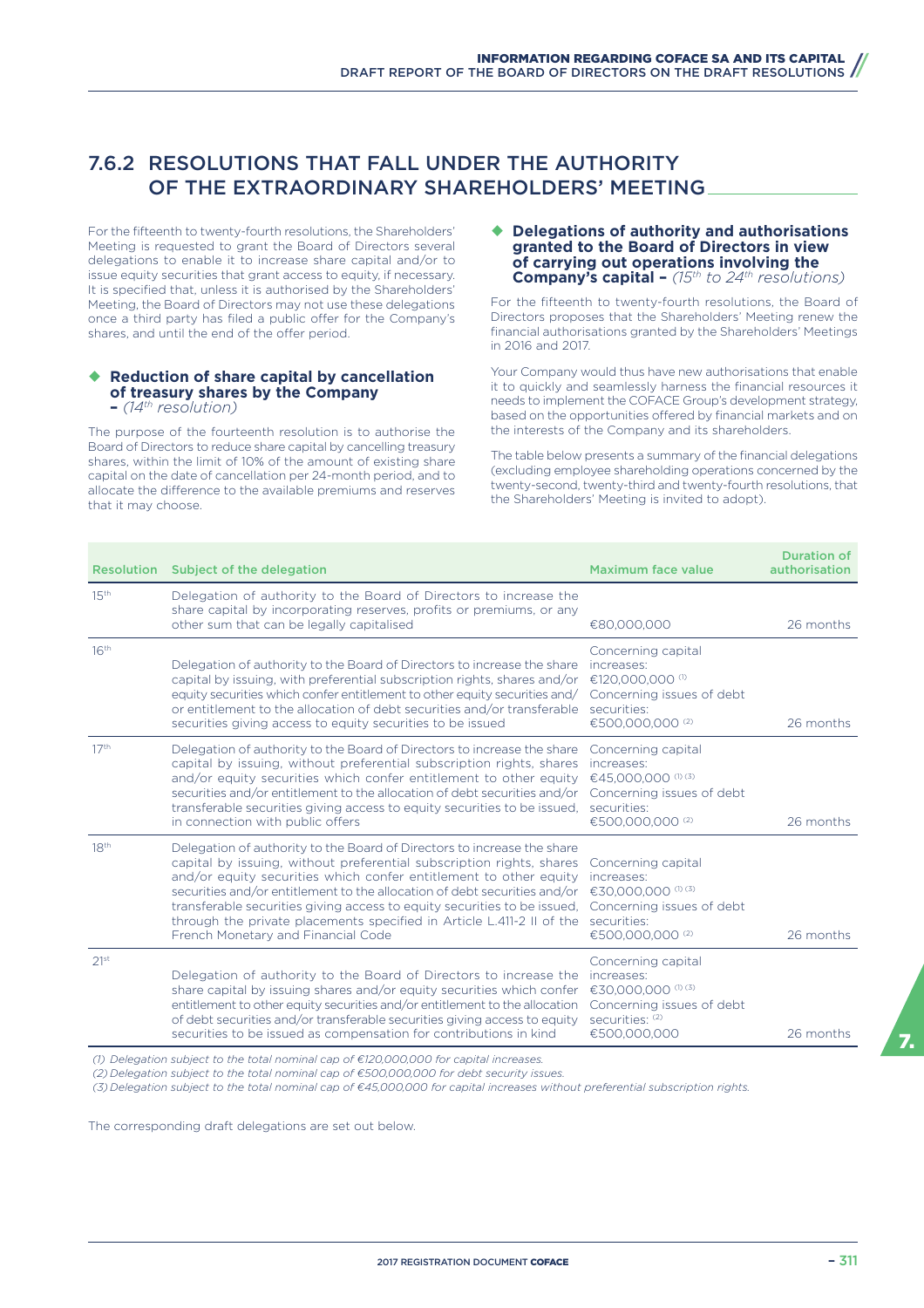#### ◆ Capital increase through incorporation **of reserves, profits or premiums –** *(15th resolution)*

With the fifteenth resolution, your Board of Directors is asking the Shareholders' Meeting to grant it a delegation of authority to increase the Company's share capital through incorporation of reserves, profits or premiums, within the limit of a maximum nominal amount of eighty million euros (€80,000,000), an independent cap that is separate from the other resolutions submitted to the vote of the Shareholders' Meeting. The capital increase likely to result from this resolution could be carried out, as the Board of Directors may choose, either through the allocation of new bonus shares or through an increase in the par value of existing shares or according to a combination of these two methods according to the procedures that it determines.

The Board of Directors proposes that this authorisation, which supersedes the authorisation granted by the sixteenth resolution of the Shareholders' Meeting of May 19, 2016, be granted for a period of twenty-six (26) months as from your Shareholders' Meeting.

◆ Issue of shares and/or equity securities **which confer entitlement to other equity securities and/or entitlement to the allocation of debt securities and/or transferable securities giving access to equity securities to be issued with preferential subscription rights of shareholders –** *(16th resolution)*

With the sixteenth resolution, your Board of Directors is asking the Shareholders' Meeting to grant it a delegation of authority to issue shares and/or equity securities which confer entitlement to other equity securities and/or entitlement to the allocation of debt securities and/or transferable securities giving access to equity securities to be issued with preferential subscription rights, within the limit of a maximum nominal amount of one hundred and twenty million euros (€120,000,000).

The shares and/or equity securities which confer entitlement to other equity securities and/or entitlement to the allocation of debt securities and/or transferable securities giving access to equity securities to be issued under this delegation could in particular consist of debt securities or be associated with the issue of such securities, or enable their issue as intermediate securities.

The nominal amount of debt securities that could be issued by virtue of this delegation may not exceed five hundred million euros (€500,000,000) on the date the issue is decided.

Shareholders may exercise, under the conditions provided by the law, their preferential subscription right, as of right and, if necessary, for excess shares if the Board of Directors provides for this, when the shares are subscribed or the securities are issued.

The Board of Directors proposes that this authorisation, which would supersede the authorisation granted by the seventeenth resolution of the Shareholders' Meeting of May 19, 2016, be granted for a period of twenty-six (26) months as from your Shareholders' Meeting.

#### ◆ Issue of shares and/or equity securities **which confer entitlement to other equity securities and/or entitlement to the allocation of debt securities and/or transferable securities giving access to equity securities to be issued without preferential subscription rights of shareholders –** *(17th, 18th and 19th resolutions)*

The Board of Directors is asking the Shareholders' Meeting to grant it delegations of authority to issue shares and/or equity securities which confer entitlement to other equity securities and/ or transferable securities giving access to equity securities to be issued without preferential subscription rights of shareholders to the shares or securities thus issued. In accordance with the recommendations of the AMF, these issues are treated in two separate resolutions, depending on whether they are made under public offers (seventeenth resolution) or under the offers mentioned in Article L.411-2 II of the French Monetary and Financial Code, *i.e. via* private placements for qualified investors (eighteenth resolution).

This is because, depending on market conditions, the nature of investors concerned and the type of securities issued, and to be able to seize opportunities offered by the market, your Board of Directors believes that it could be useful to have the possibility of resorting to capital increases without preferential subscription rights of shareholders; however, more restrictive caps are set for this category than for capital increases with preferential subscription rights.

The nominal amount of the capital increases likely to be carried out by virtue of the seventeenth resolution may not exceed forty-five million euros (€45,000,000), bearing in mind that this cap would be factored into the total nominal cap specified for capital increases in the sixteenth resolution. This cap will also correspond to the nominal cap applicable to capital increases without preferential subscription rights carried out in accordance with the seventeenth resolution as well as the eighteenth and twenty-first resolutions submitted to your Shareholders Meeting.

The total nominal amount of capital increases liable to be carried out under the eighteenth resolution may not exceed thirty million euros (€30,000,000), bearing in mind that this cap would be factored into the total nominal cap specified for capital increases in the sixteenth resolution as well as the nominal cap specified for capital increases without preferential subscription rights specified in the seventeenth resolution.

The Board of Directors will have the option of issuing, through a public offer (seventeenth resolution) and/or private placements (eighteenth resolution), shares and/or equity securities that confer entitlement to other equity securities and/or transferable securities conferring entitlement to equity securities to be issued that could, in particular, consist of debt securities or be associated with the issue of such securities, or to enable their issue as intermediate securities. The nominal amount of debt securities that could be issued by virtue of the seventeenth and eighteenth resolutions will be factored into the cap of €500 million, specified by the sixteenth resolution.

Under the seventeenth resolution relating to the issue, through public offers, of shares and/or equity securities conferring entitlement to other equity securities and/or transferable securities conferring entitlement to equity securities to be issued, the Board of Directors could establish, in favour of shareholders, a subscription priority as of right and/or for excess shares under the conditions specified by the regulations.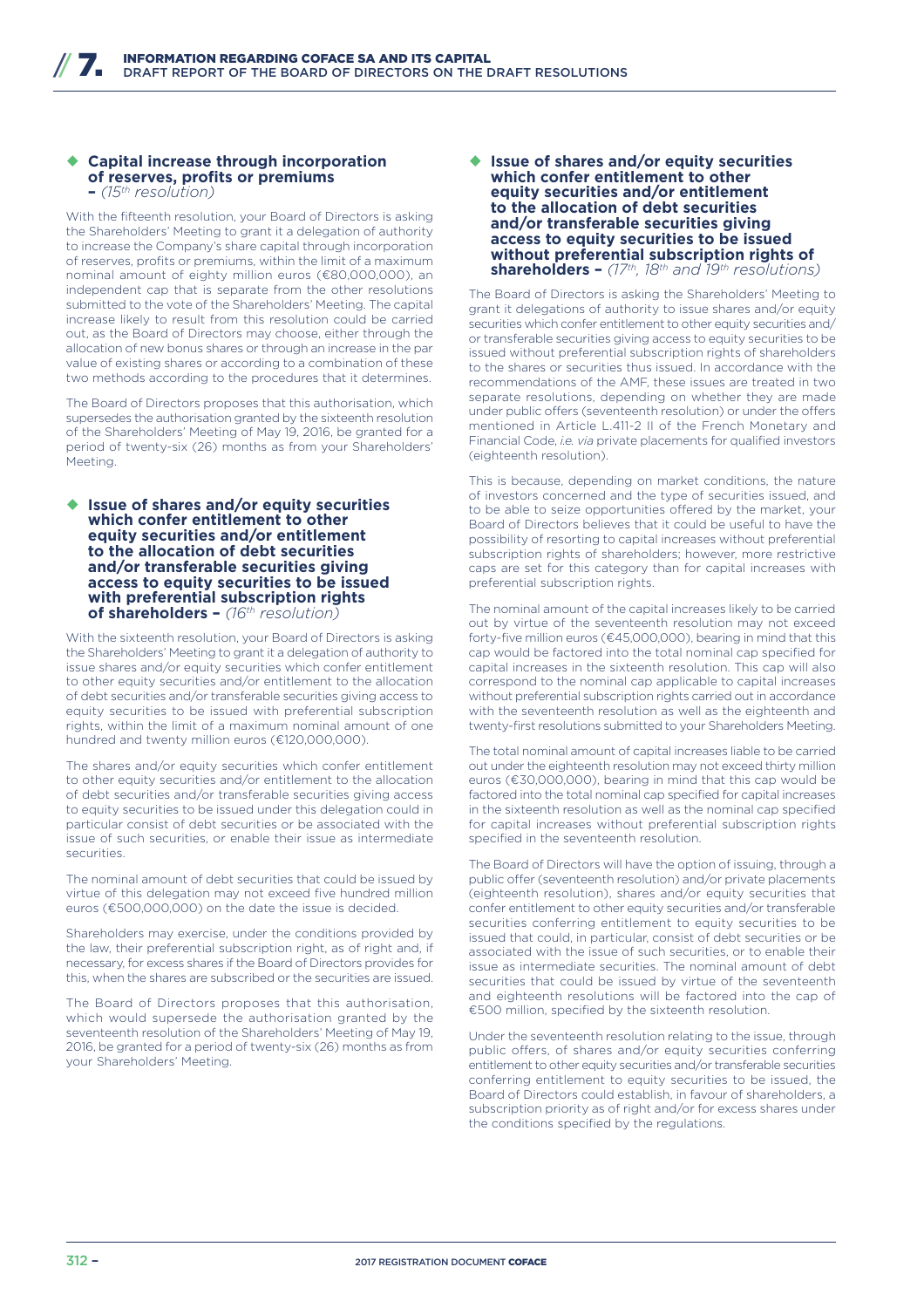The issue price of the shares issued on the basis of the seventeenth and eighteenth resolutions will be determined under the legislative and regulatory conditions in force at the time of the issue, which currently specify a price at least equal to the weighted average of the Company's share price at the last three stock market trading sessions prior to the fixing of the issue price, possibly less a maximum discount of 5%.

In accordance with the provisions of Article L.225-136 of the French Commercial Code, you are, however, being asked in the nineteenth resolution to authorise the Board of Directors, within the limit of 10% of equity capital per 12-month period, to set the issue price according to the following terms: the issue price may not be lower than, as the Board may choose, (a) the average price of the share on the Euronext Paris regulated market, weighted by the volumes of the last trading session prior to the setting of the issue price, less, as the case may be, a discount of up to 10%, or (b) the average price of the share on the Euronext Paris regulated market, weighted by the volumes, over a maximum period of six months prior to the day when the issue price is set, less, as the case may be, a discount of up to 10%.

The use of the option described above will enable your Company, given the market volatility, to benefit from possible opportunities to carry out share issues when market conditions do not make it possible to carry out an issue under the price conditions defined in the seventeenth and eighteenth resolutions.

The Board of Directors proposes that these delegations, which would supersede the delegations granted by the eighteenth nineteenth and twentieth resolutions of the Shareholders' Meeting of May 19, 2016, be granted for a period of twenty-six (26) months as from your Shareholders' Meeting.

#### **Authorisation given to the Board of Directors to increase the amount of issues with or without preferential subscription rights –** *(20th resolution)*

Subject to the adoption of the sixteenth, seventeenth and eighteenth resolutions relating to capital increases with or without subscription rights, your Board of Directors proposes to the Shareholders' Meeting, in the twentieth resolution, to authorise it, for a period of twenty-six (26) months and with the power to delegate in its turn, under the legal and regulatory conditions, to decide to increase the number of securities to be issued for each issue that would be decided under the sixteenth, seventeenth and eighteenth resolutions of your Shareholders' Meeting under the conditions provided by the legal and regulatory provisions applicable on the day of the issue (*i.e.,* to date, within thirty days as from the closing of the subscription, within the limit of 15% of each issue and at the same price as the one chosen for the initial issue). It is specified that the total nominal amount of the capital increases likely to be carried out by virtue of this twentieth resolution will be factored into the resolution by virtue of which the issue is decided and into the total nominal cap provided for capital increases in the sixteenth resolution.

The Board of Directors proposes that this authorisation, which would supersede the authorisation granted by the twentyfirst resolution of the Shareholders' Meeting of May 19, 2016, be granted for a period of twenty-six (26) months as from your Shareholders' Meeting.

◆ Issue of shares and/or equity securities **which confer entitlement to other equity securities and/or entitlement to the allocation of debt securities and/or transferable securities giving access to equity securities to be issued, as compensation for contributions in kind within the limit of 10% of share capital –** *(21st resolution)*

With the twenty-first resolution, the Board of Directors is asking your Shareholders' Meeting to grant it a delegation of authority to issue shares and/or equity securities conferring entitlement to other equity securities and/or transferable securities conferring entitlement to equity securities to be issued, as compensation for contributions in kind granted to the Company and made up of equity securities or transferable securities conferring entitlement to capital, within the limit of a nominal amount of capital increase of thirty million euros (€30,000,000), in addition to the legal limit of 10% of the Company's share capital, deducted from the total nominal amount provided for capital increases without preferential subscription rights specified in the seventeenth resolution.

The nominal amount of debt securities that could be issued by virtue of this resolution will be factored into the cap of five hundred million euros (€500,000,000) specified by the sixteenth resolution.

This delegation will entail the waiving, in favour of holders of securities or transferable securities concerned by the contributions in kind, of the preferential subscription rights of shareholders to the shares or securities thus issued.

The Board of Directors proposes that this authorisation, which would supersede the authorisation granted by the twenty-second resolution of the Shareholders' Meeting of May 19, 2016, be granted for a period of twenty-six (26) months as from your Shareholders' Meeting.

## ¡ **Capital increases reserved for employees –** *(22nd and 23rd resolutions)*

With the twenty-second resolution, we propose that you delegate your authority to the Board of Directors, for a period of twenty-six (26) months, who may in turn delegate this authority, for the purpose of increasing the share capital by issuing the Company's shares reserved to the members of a company savings plan, within the limit of a maximum nominal amount of three million two hundred thousand euros (€3,200,000), on the understanding that the nominal amount for any capital increase carried out in application of this delegation would be factored into the total nominal cap specified for capital increases set out in the sixteenth resolution of the Shareholders' Meeting, and that the cap for this delegation would be the same as that of the twenty-third resolution.

This decision would result in cancellation of the preferential subscription right of shareholders in favour of the said employees, former employees and corporate officers eligible for the shares thus issued, allocated free of charge, as appropriate.

The subscription price of the issued shares shall be determined under the conditions specified by the provisions of Article L.3332-19 of the French Labour Code, on the understanding that the maximum discount calculated in relation to the average of the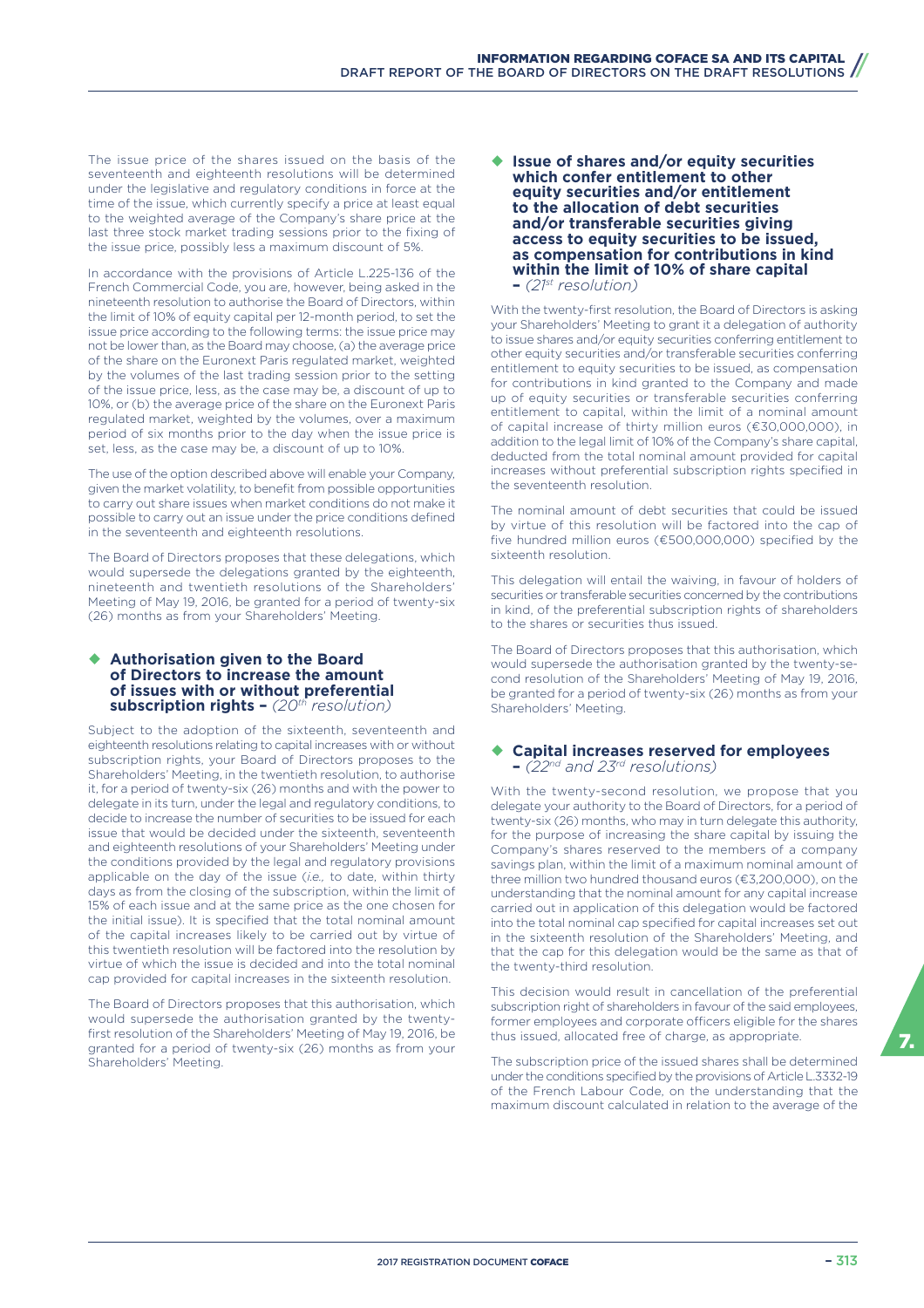share's traded prices during the last twenty sessions preceding the decision setting the opening date of the subscription may not exceed 20%. The Board of Directors may reduce or cancel the aforementioned discount, in particular if it considers it necessary in order to take into account the legal, accounting, tax and social treatments applicable in the country of residence of some beneficiaries. The Board of Directors may likewise decide to allocate bonus shares to subscribers of new shares, in substitution of the discount and/or as an employer matching contribution.

The Board of Directors proposes that this authorisation, which would supersede the authorisation granted by the twentyfirst resolution of the Shareholders' Meeting of May 17, 2017, be granted for a period of twenty-six (26) months as from your Shareholders' Meeting.

As a continuation of the twenty-second resolution, we propose, under the twenty-third resolution, that you delegate to the Board of Directors, for a period of 18 months, which may in turn delegate this authority, under the conditions provided for by law, your authority to make one or more capital increases reserved for (i) the employees and/or corporate officers of the Company and/or companies related to the Company within the meaning of the provisions of Article L.225-180 of the French Commercial Code and Article L.3344-1 of the French Labour Code and having their registered office based outside France, or (ii) one or more mutual funds or other entity, having a legal personality or not, subscribing on behalf of the persons described in paragraph (i) above, and (iii) one or several financial establishments mandated by the Company to propose to the persons described in paragraph (i) above a savings or shareholding scheme comparable to those proposed to the Company's employees in France.

This decision would mean the waiving of the preferential subscription rights of shareholders to the shares issued under this twenty-third resolution, for the benefit of the category of beneficiary defined above.

Such a capital increase would have the aim of allowing employees, former employees and corporate officers of the Group who reside in various countries to benefit, taking into account the regulatory or tax restrictions that could exist locally, from conditions that are as close as possible, in terms of economic profile, to those that would be offered to the other employees of the Group within the context of the use of the twenty-second resolution.

The nominal amount of the capital increase likely to be issued in the context of this delegation would be limited to a nominal amount of three million two hundred thousand euros (€3,200,000) on the understanding that the nominal amount of any capital increase carried out in application of this delegation would be factored into the total nominal cap specified for capital increases described in the sixteenth resolution of your Shareholders' Meeting, and that the cap for this resolution would be the same as that of the twenty-second resolution.

The subscription price of the shares issued in application of this delegation may not fall more than 20% below the average price of the listed share during the 20 trading sessions prior to the decision determining the opening date of the subscription, nor may it exceed this average. The Board of Directors may reduce or cancel the 20% discount mentioned above if it deems it appropriate in order to, in particular, take into account the legal, accounting, tax and corporate schemes applicable in the countries of residence of some beneficiaries. Furthermore, in the event of an operation carried out under this resolution at the same time as an operation carried out in application of the twenty-second resolution, the subscription price of the shares issued under this resolution may be identical to the subscription price of the shares issued on the basis of the twenty-second resolution.

The Board of Directors proposes that this authorisation, which would supersede the authorisation granted by the twentieth resolution of the Shareholders' Meeting of May 17, 2017, be granted for a period of eighteen (18) months as from your Shareholders' Meeting.

#### ¡ **Allocation of bonus shares to employees**  and/or corporate officers of the Company **or companies related to it** *(24th resolution)*

Pursuant to the provisions of Article L.225-197-1 *et seq.* of the French Commercial Code, we propose that you authorise the Board of Directors, who may, in turn, delegate such authority, for a period of 38 months as from the day of your Shareholders' Meeting, to allocate bonus shares, on one or more occasions, of existing or new shares of the Company to some employees and corporate officers of the Company and companies related to it as defined in Article L.225-197-2 of the French Commercial Code. The final allocation of these shares may be partially or totally subject to performance criteria.

The total number of shares allocated by virtue of this authorisation may not exceed 1% of the number of shares that make up the Company's share capital on the date the Board of Directors decides to allocate them, and the aggregate nominal amount of capital increases liable to result from the authorisation will be deducted from the total nominal amount provided for the capital increases in the sixteenth resolution of your Shareholders' Meeting.

The allocations of performance shares that would be made under this resolution would become final at the end of a vesting period of at least three years, with no retention period attached. The purpose of this vesting period for performance shares is to enable the measurement of the performance that is a condition of the final vesting of shares over a long period of time.

The Board of Directors proposes that this authorisation, which would supersede the authorisation granted by the twentyfifth resolution of the Shareholders' Meeting of May 19, 2016, be granted for a period of thirty-eight (38) months as from your Shareholders' Meeting.

#### ¡ **Amendment to the Articles of Association**  *(25th resolution)*

The Board of Directors proposes to your Shareholders' Meeting to amend Article 23, 3°, paragraph 1 of the Articles of Association to bring it in line with legal provisions and regulations relating to the proof of ownership of securities by all shareholders in view of their participation in the Shareholders' Meeting.

Article 23 no longer refers to the "book entry" of securities (replaced in the law by a reference to the "registration in accounts") and refers only to the legal and regulatory provisions that apply on this matter.

## ◆ **Powers –**  $(26<sup>th</sup>$  resolution)

This resolution is intended to grant the powers required to complete the formalities consecutive to your Shareholders' Meeting.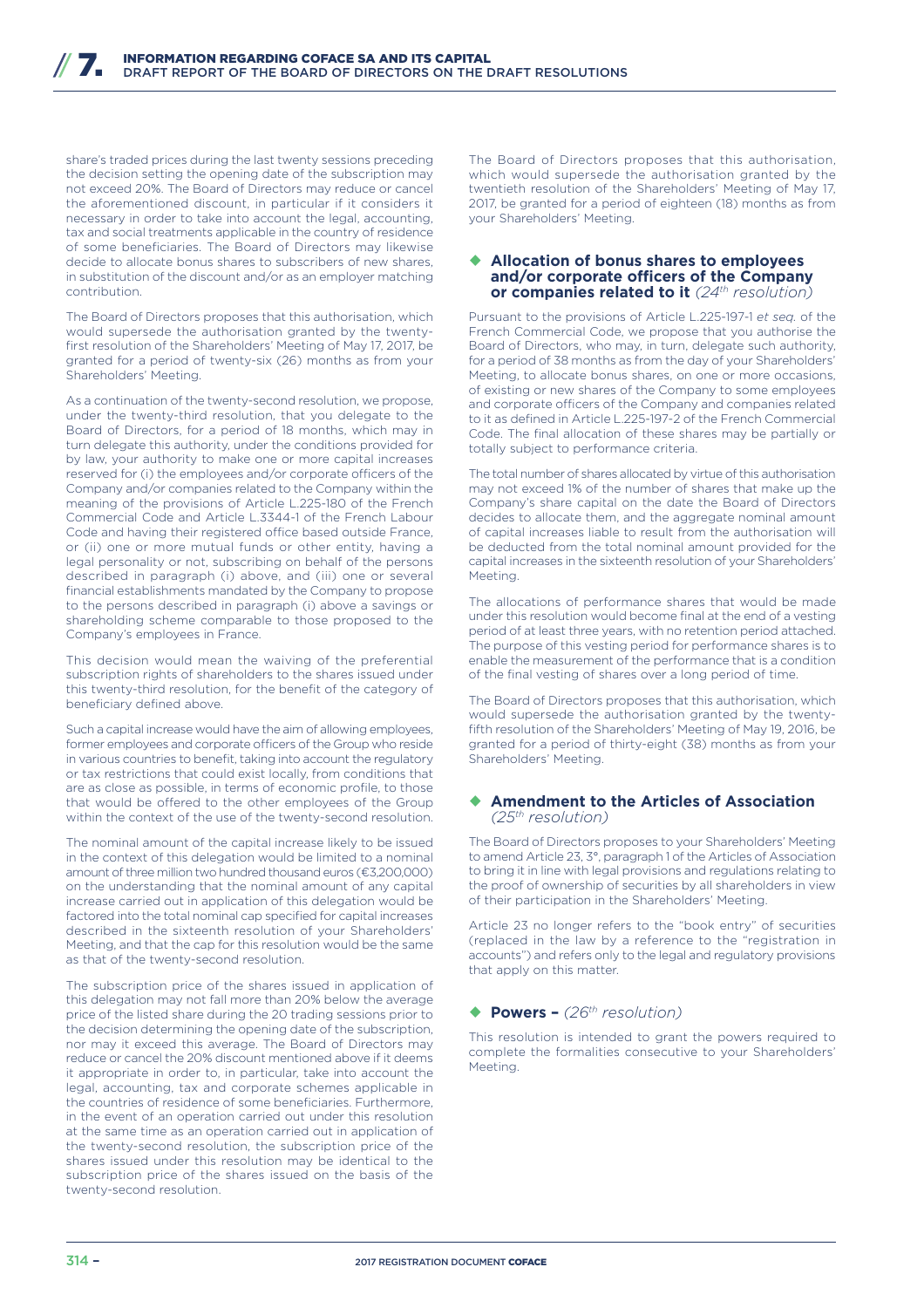# 7.6.3 EXTRACT OF THE COFACE SA CORPORATE GOVERNANCE REPORT (APPENDIX RELATING TO THE 12th AND 13th RESOLUTIONS)

## Principles and components of compensation of the Chief Executive Officer (CEO)

## / Principles of the compensation of the Chief Executive Officer (CEO)

At the start of each year, the Board of Directors, at the proposal of the Appointments and Compensation Committee, sets the various components of the Chief Executive Officer's (CEO) compensation. This includes a fixed and a variable portion, based on a certain number of objectives which are determined on an annual basis. The Appointments and Compensation Committee proposes the compensation policy for the Chief Executive Officer in compliance with the rules laid down within the Solvency II Directive.

Thus, it guarantees respect of the principles of balance, external competitiveness, consistency and internal equity in determining the elements comprising the compensation. It ensures the correlation between the responsibilities exercised, the results obtained and the level of compensation over a performance year. It also ensures that the practices in terms of compensation contribute to effective risk management within the Company and particularly to:

- $\triangleq$  strict compliance with legal and regulatory provisions applicable to insurance companies;
- ◆ prevention of conflicts of interest and the management of risk taking within the limits of risk tolerance for the Company;
- ◆ consistency with the strategy, interests and long-term results of the Company.

In order to do this, the objectives, practices and governance in terms of compensation are clearly established and communicated within the Company, and the elements of the compensation for the Chief Executive Officer are reported in a transparent manner.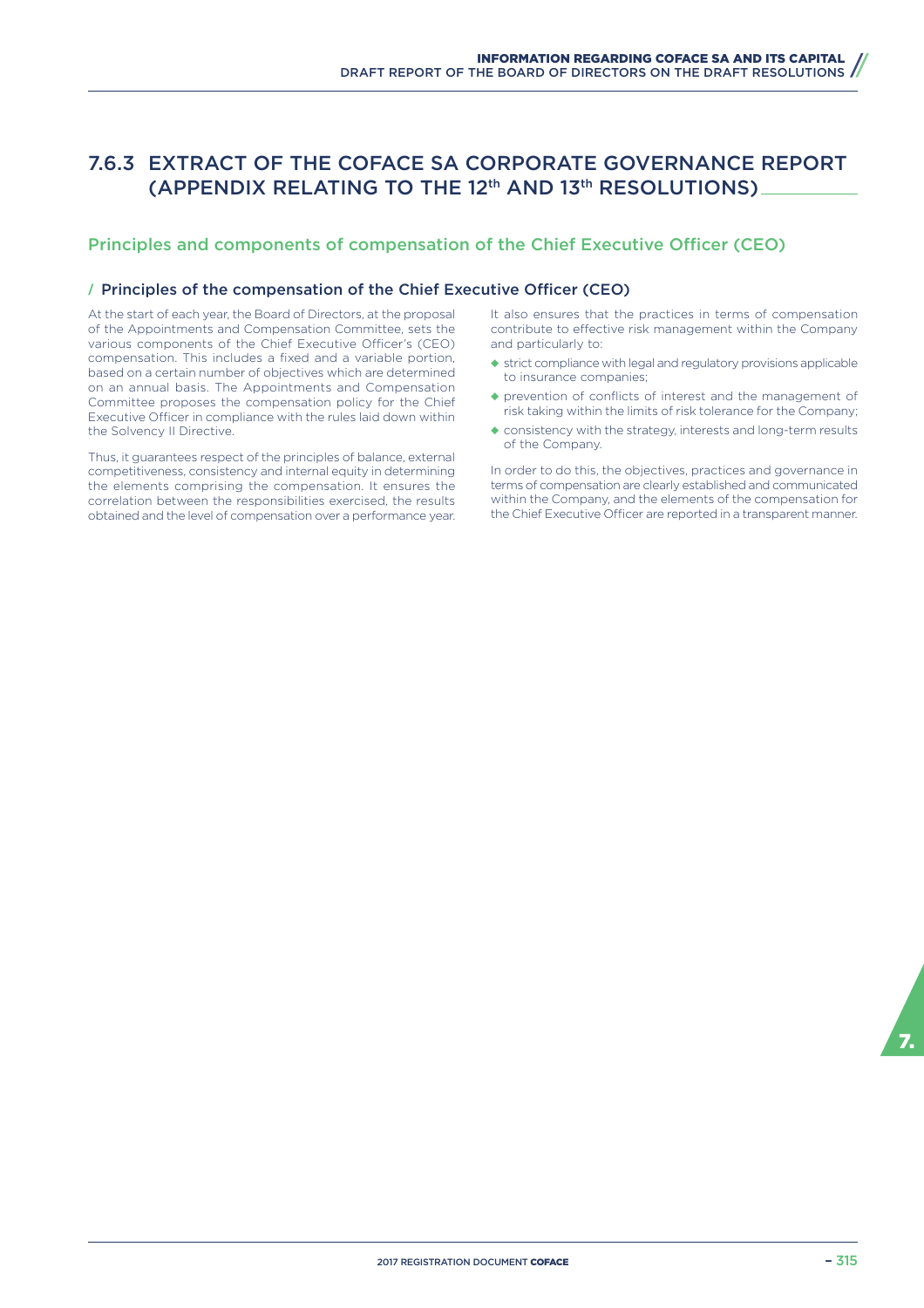## / Components of the compensation of the Chief Executive Officer

## *a. Target total compensation for 2017*

For 2017, on the proposal of the Appointments and Compensation Committee, after the agreement of the Board of Directors and based on the nineteenth resolution approved by the Shareholders' Meeting of May 17, 2017, the target compensation of Mr Xavier Durand has been defined as follows:

| <b>Compensation components</b>                                                | <b>Target amount Comments</b> |                                                                                                                                                                                                                                                                                                                                                                                                                                                                                                                                                                                                                                                                                                                                                                                                                                                                                                                                                                                                                                                                                                                                                                                                                                                                                 |                       |
|-------------------------------------------------------------------------------|-------------------------------|---------------------------------------------------------------------------------------------------------------------------------------------------------------------------------------------------------------------------------------------------------------------------------------------------------------------------------------------------------------------------------------------------------------------------------------------------------------------------------------------------------------------------------------------------------------------------------------------------------------------------------------------------------------------------------------------------------------------------------------------------------------------------------------------------------------------------------------------------------------------------------------------------------------------------------------------------------------------------------------------------------------------------------------------------------------------------------------------------------------------------------------------------------------------------------------------------------------------------------------------------------------------------------|-----------------------|
| Fixed compensation                                                            | €575,000                      | Gross annual compensation is set at €575,000 since February 9, 2016, the date<br>of the beginning of his term.                                                                                                                                                                                                                                                                                                                                                                                                                                                                                                                                                                                                                                                                                                                                                                                                                                                                                                                                                                                                                                                                                                                                                                  |                       |
| Target annual variable<br>compensation ("bonus")                              | €575,000                      | The target annual variable compensation is set at 100% of fixed compensation,<br><i>i.e.</i> €575,000.<br>It comprises 60% financial objectives and 40% strategic and managerial objectives<br>defined as follows for 2017:                                                                                                                                                                                                                                                                                                                                                                                                                                                                                                                                                                                                                                                                                                                                                                                                                                                                                                                                                                                                                                                     |                       |
|                                                                               |                               | <b>Financial objectives</b>                                                                                                                                                                                                                                                                                                                                                                                                                                                                                                                                                                                                                                                                                                                                                                                                                                                                                                                                                                                                                                                                                                                                                                                                                                                     | <b>Allocation key</b> |
|                                                                               |                               | Revenue                                                                                                                                                                                                                                                                                                                                                                                                                                                                                                                                                                                                                                                                                                                                                                                                                                                                                                                                                                                                                                                                                                                                                                                                                                                                         | 20%                   |
|                                                                               |                               | Net income for the period                                                                                                                                                                                                                                                                                                                                                                                                                                                                                                                                                                                                                                                                                                                                                                                                                                                                                                                                                                                                                                                                                                                                                                                                                                                       | 20%                   |
|                                                                               |                               | Internal general overheads excluding<br>exceptional items                                                                                                                                                                                                                                                                                                                                                                                                                                                                                                                                                                                                                                                                                                                                                                                                                                                                                                                                                                                                                                                                                                                                                                                                                       | 10%                   |
|                                                                               |                               | Gross loss ratio excluding<br>claims handling expenses                                                                                                                                                                                                                                                                                                                                                                                                                                                                                                                                                                                                                                                                                                                                                                                                                                                                                                                                                                                                                                                                                                                                                                                                                          | 10%                   |
|                                                                               |                               | <b>TOTAL (A)</b>                                                                                                                                                                                                                                                                                                                                                                                                                                                                                                                                                                                                                                                                                                                                                                                                                                                                                                                                                                                                                                                                                                                                                                                                                                                                | 60%                   |
|                                                                               |                               | <b>Strategic and managerial objectives</b>                                                                                                                                                                                                                                                                                                                                                                                                                                                                                                                                                                                                                                                                                                                                                                                                                                                                                                                                                                                                                                                                                                                                                                                                                                      | <b>Allocation key</b> |
|                                                                               |                               | Fit to Win strategic plan                                                                                                                                                                                                                                                                                                                                                                                                                                                                                                                                                                                                                                                                                                                                                                                                                                                                                                                                                                                                                                                                                                                                                                                                                                                       | 20%                   |
|                                                                               |                               | Talent management                                                                                                                                                                                                                                                                                                                                                                                                                                                                                                                                                                                                                                                                                                                                                                                                                                                                                                                                                                                                                                                                                                                                                                                                                                                               | 10%                   |
|                                                                               |                               | Solvency II projects                                                                                                                                                                                                                                                                                                                                                                                                                                                                                                                                                                                                                                                                                                                                                                                                                                                                                                                                                                                                                                                                                                                                                                                                                                                            | 5%                    |
|                                                                               |                               | Commercial plan                                                                                                                                                                                                                                                                                                                                                                                                                                                                                                                                                                                                                                                                                                                                                                                                                                                                                                                                                                                                                                                                                                                                                                                                                                                                 | 5%                    |
|                                                                               |                               | <b>TOTAL (B)</b>                                                                                                                                                                                                                                                                                                                                                                                                                                                                                                                                                                                                                                                                                                                                                                                                                                                                                                                                                                                                                                                                                                                                                                                                                                                                | 40%                   |
|                                                                               |                               | <b>TOTAL (A+B)</b>                                                                                                                                                                                                                                                                                                                                                                                                                                                                                                                                                                                                                                                                                                                                                                                                                                                                                                                                                                                                                                                                                                                                                                                                                                                              | 100%                  |
|                                                                               |                               | The maximum achievement rate for variable compensation is 200% (150% for<br>financial objectives and 50% for strategic and managerial objectives).<br>The payment of 30% of the annual variable compensation ("bonus") is deferred<br>and paid as follows: 50% in $N+2$ and 50% in $N+3$ . A penalty system is introduced<br>in case of observed losses on the payment date.                                                                                                                                                                                                                                                                                                                                                                                                                                                                                                                                                                                                                                                                                                                                                                                                                                                                                                    |                       |
| Long-term variable<br>compensation (allocation<br>of free performance shares) | €370,080                      | 60,000 shares are allocated under the Long-Term Incentive Plan 2017 (LTIP 2017),<br>representing a value of €370,080 for the allocation, based on the average of the<br>opening price for the last 20 stock market trading sessions preceding the date<br>of the Board meeting.<br>The final vesting is subject to achieving the following performance conditions:<br>◆ 50% of shares allocated are vested under the condition of achieving<br>COFACE SA's RoATE (return on average tangible equity) level for the<br>financial year ending December 31, 2019;<br>◆ 50% of shares allocated are vested under the performance condition relating<br>to the COFACE SA share, measured by the growth of COFACE SA's total<br>shareholder return (TSR) compared to the TSR growth of the companies<br>comprising the Euro Stoxx Assurance index over the same period.<br>The share vesting period is set at three years starting from February 8, 2017.<br>The plan does not include a retention period.<br>The Board decided that 30% of the CEO's shares vested under the LTIP 2017<br>should be retained until the end of his corporate term or of any other function<br>that he might hold within Coface.<br>It is specified that all risk hedging transactions are prohibited. |                       |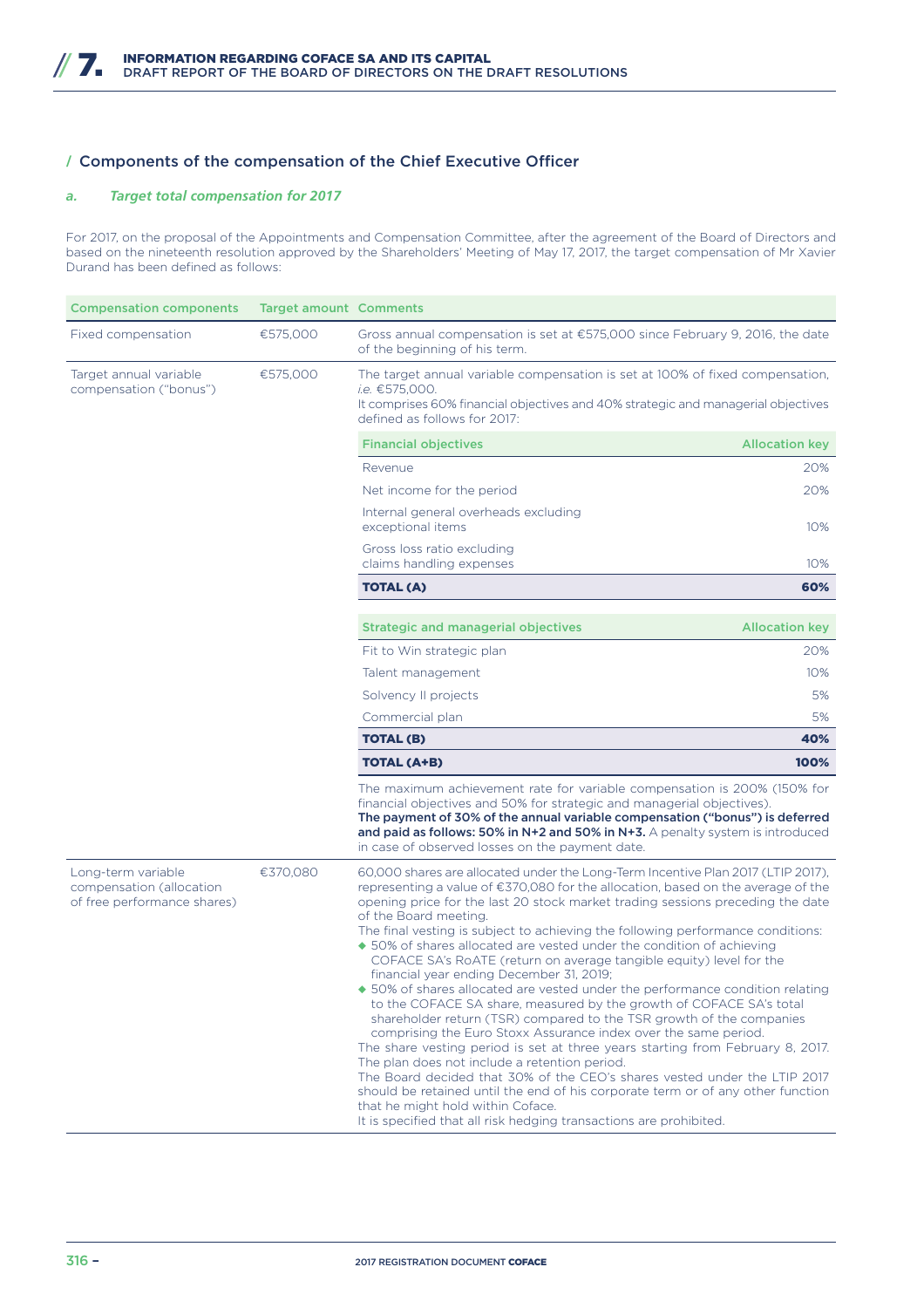| <b>Compensation components</b>                  | <b>Target amount Comments</b> |                                                                                                                                                                                                                                                                                                                        |
|-------------------------------------------------|-------------------------------|------------------------------------------------------------------------------------------------------------------------------------------------------------------------------------------------------------------------------------------------------------------------------------------------------------------------|
| Other benefits                                  | €14.548                       | Xavier Durand benefits from a company vehicle and the payment of 62.5%<br>of contributions due to the business managers and corporate officers social<br>quarantee scheme (GSC).<br>He benefits from the collective healthcare and pension schemes in force for all<br>employees and has no additional pension scheme. |
| <b>TARGET TOTAL</b><br><b>COMPENSATION 2017</b> | €1.534.628                    |                                                                                                                                                                                                                                                                                                                        |

The total rate of deferred variable compensation will therefore represent more than 55% of the total variable compensation.

#### *b. Total compensation allocated and paid in 2017*

- ◆ The compensation allocated to Mr Durand for 2017, comprising the assessment of the 2017 bonus, is in line with the proposal of the Appointments and Compensation Committee meeting of February 6, 2018, validated by the Board of Directors and submitted for the approval of the Ordinary Shareholders' Meeting that follows the close of the 2017 financial year.
- ◆ The compensation paid to Mr Durand in 2017 is in line with the proposal by the Appointments and Compensation Committee meeting of January 30, 2017, approved by the Board of Directors and by the Shareholders' Meeting of May 17, 2017 in its eighteenth and nineteenth resolutions.

| <b>Compensation</b><br>components                              | Amount<br>allocated | Amount<br>paid |                                                                                                                                                                                                                                                                                                                                                |     |                                                                                                                                                                                                                                                                                                 | <b>Comments</b>                                   |
|----------------------------------------------------------------|---------------------|----------------|------------------------------------------------------------------------------------------------------------------------------------------------------------------------------------------------------------------------------------------------------------------------------------------------------------------------------------------------|-----|-------------------------------------------------------------------------------------------------------------------------------------------------------------------------------------------------------------------------------------------------------------------------------------------------|---------------------------------------------------|
| Fixed compensation                                             | €575,000            |                | €575,000 Gross annual compensation set at €575,000 since February 9, 2016, the date<br>of the beginning of his term.                                                                                                                                                                                                                           |     |                                                                                                                                                                                                                                                                                                 |                                                   |
| Annual variable<br>compensation<br>allocated<br>("2017 bonus") | €874,058            |                | The achievement rate of 2017 objectives proposed by the Appointments and<br>Compensation Committee meeting of February 6, 2018, approved by the Board<br>of Directors at the meeting of February 12, 2018 and submitted for the approval<br>of the Shareholders' Meeting that closed the 2017 accounts was 152.01%, broken<br>down as follows: |     |                                                                                                                                                                                                                                                                                                 |                                                   |
|                                                                |                     |                | <b>Financial objectives</b>                                                                                                                                                                                                                                                                                                                    | kev | <b>Allocation Achievement</b><br>rate                                                                                                                                                                                                                                                           | Amount<br>of variable<br>compensation             |
|                                                                |                     |                | Revenue                                                                                                                                                                                                                                                                                                                                        | 20% | 85.0%                                                                                                                                                                                                                                                                                           | 97,750                                            |
|                                                                |                     |                | Net income for the period                                                                                                                                                                                                                                                                                                                      | 20% | 250.0%                                                                                                                                                                                                                                                                                          | 287,500                                           |
|                                                                |                     |                | Internal general overheads<br>excluding exceptional<br>items                                                                                                                                                                                                                                                                                   | 10% | 131.1%                                                                                                                                                                                                                                                                                          | 75,383                                            |
|                                                                |                     |                | Gross loss ratio excluding<br>claims handling expenses                                                                                                                                                                                                                                                                                         | 10% | 244.0%                                                                                                                                                                                                                                                                                          | 140,300                                           |
|                                                                |                     |                | <b>TOTAL (A)</b>                                                                                                                                                                                                                                                                                                                               |     | 104.51%                                                                                                                                                                                                                                                                                         | 600,933                                           |
|                                                                |                     |                | <b>Strategic and managerial</b><br>objectives                                                                                                                                                                                                                                                                                                  | key | <b>Allocation Achievement</b>                                                                                                                                                                                                                                                                   | <b>Amount</b><br>of variable<br>rate compensation |
|                                                                |                     |                | Fit to Win strategic plan                                                                                                                                                                                                                                                                                                                      | 20% | 125%                                                                                                                                                                                                                                                                                            | 143,750                                           |
|                                                                |                     |                | Talent management                                                                                                                                                                                                                                                                                                                              | 10% | 125%                                                                                                                                                                                                                                                                                            | 71,875                                            |
|                                                                |                     |                | Solvency 2 projects                                                                                                                                                                                                                                                                                                                            | 5%  | 125%                                                                                                                                                                                                                                                                                            | 35,938                                            |
|                                                                |                     |                | Commercial plan                                                                                                                                                                                                                                                                                                                                | 5%  | 75%                                                                                                                                                                                                                                                                                             | 21,563                                            |
|                                                                |                     |                | <b>TOTAL (B)</b>                                                                                                                                                                                                                                                                                                                               |     | 47.50%                                                                                                                                                                                                                                                                                          | 273,125                                           |
|                                                                |                     |                | <b>TOTAL (A+B)</b>                                                                                                                                                                                                                                                                                                                             |     | 152.01%                                                                                                                                                                                                                                                                                         | 874,058                                           |
|                                                                |                     |                |                                                                                                                                                                                                                                                                                                                                                |     | The bonus due for financial year 2017 is therefore €874,058 and will be paid<br>as follows:<br>◆ 70% of the total amount paid in 2018, i.e. €611,840;<br>◆ 15% of the total amount deferred in 2019, <i>i.e.</i> €131,109;<br>◆ 15% of the total amount deferred in 2020, <i>i.e.</i> €131,109. |                                                   |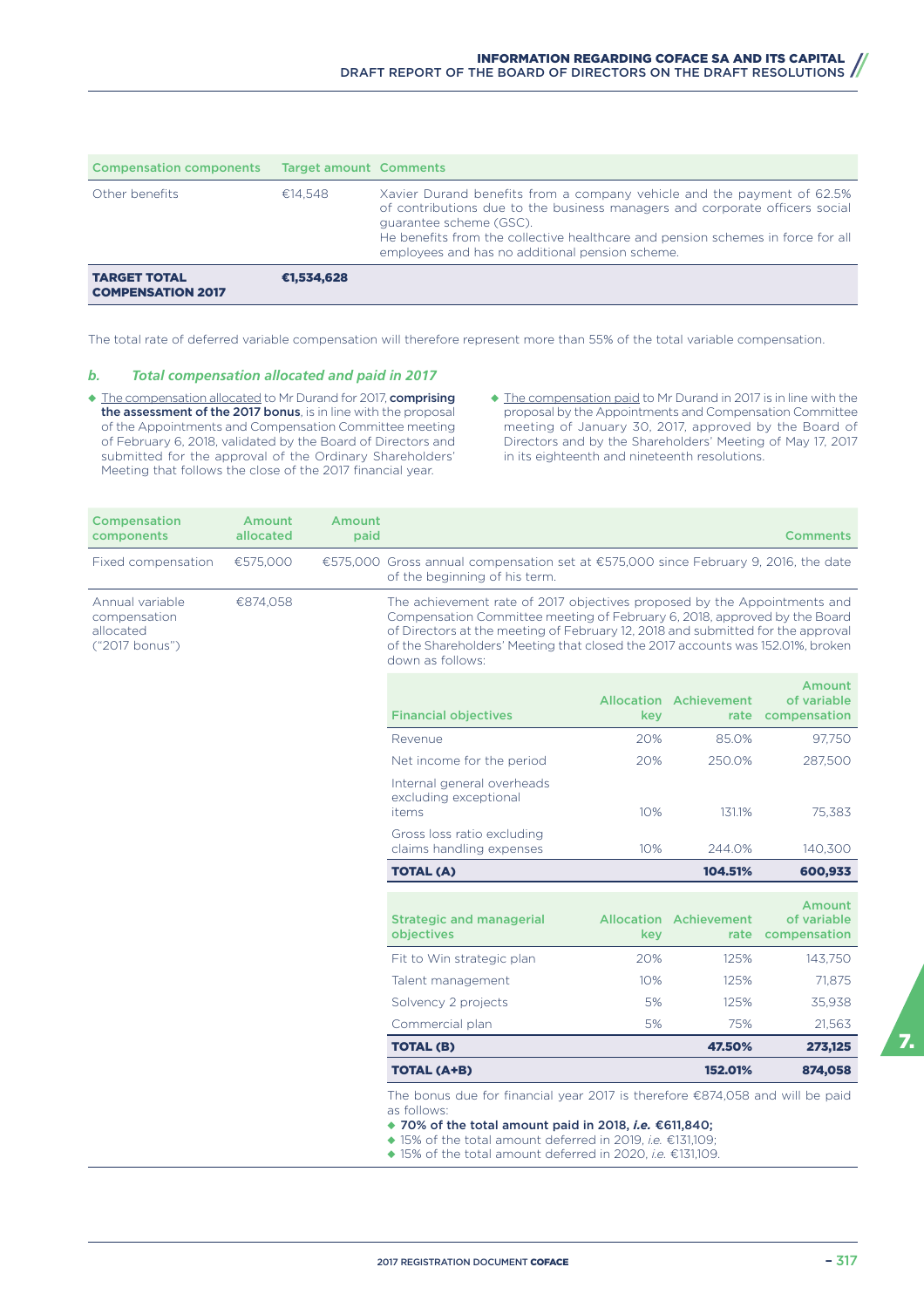| Compensation<br>components                                                          | Amount<br>allocated | Amount<br>paid |                                                                                                                                                                                                                                                                                                                                                                                                                                                                                                                  |                                                                                      |                               | <b>Comments</b>                       |
|-------------------------------------------------------------------------------------|---------------------|----------------|------------------------------------------------------------------------------------------------------------------------------------------------------------------------------------------------------------------------------------------------------------------------------------------------------------------------------------------------------------------------------------------------------------------------------------------------------------------------------------------------------------------|--------------------------------------------------------------------------------------|-------------------------------|---------------------------------------|
| Annual variable                                                                     |                     |                |                                                                                                                                                                                                                                                                                                                                                                                                                                                                                                                  | €322,000 The achievement rate for 2016 objectives is 77.81%, broken down as follows: |                               |                                       |
| compensation paid<br>("2016 bonus")                                                 |                     |                | <b>Financial objectives</b>                                                                                                                                                                                                                                                                                                                                                                                                                                                                                      | <b>Allocation key</b>                                                                | <b>Achievement</b><br>rate    | Amount<br>of variable<br>compensation |
|                                                                                     |                     |                | Revenue                                                                                                                                                                                                                                                                                                                                                                                                                                                                                                          | 20%                                                                                  | 88.9%                         | 102.178                               |
|                                                                                     |                     |                | Net income for the period                                                                                                                                                                                                                                                                                                                                                                                                                                                                                        | 20%                                                                                  | 0.0%                          | $\circ$                               |
|                                                                                     |                     |                | Internal general overheads<br>excluding exceptional<br>items                                                                                                                                                                                                                                                                                                                                                                                                                                                     | 10%                                                                                  | 100.2%                        | 57.730                                |
|                                                                                     |                     |                | Gross loss ratio excluding<br>claims handling expenses                                                                                                                                                                                                                                                                                                                                                                                                                                                           | 10%                                                                                  | 0.0%                          | $\circ$                               |
|                                                                                     |                     |                | <b>TOTAL (A)</b>                                                                                                                                                                                                                                                                                                                                                                                                                                                                                                 |                                                                                      | 27.81%                        | 159,908                               |
|                                                                                     |                     |                | <b>Strategic and managerial</b>                                                                                                                                                                                                                                                                                                                                                                                                                                                                                  |                                                                                      | <b>Allocation Achievement</b> | Amount<br>of variable                 |
|                                                                                     |                     |                | objectives                                                                                                                                                                                                                                                                                                                                                                                                                                                                                                       | kev                                                                                  |                               | rate compensation                     |
|                                                                                     |                     |                | Fit to Win and<br>Management / Project<br>management                                                                                                                                                                                                                                                                                                                                                                                                                                                             | 40%                                                                                  | 125.0%                        | 287,500                               |
|                                                                                     |                     |                | <b>TOTAL (B)</b>                                                                                                                                                                                                                                                                                                                                                                                                                                                                                                 |                                                                                      | 50.00%                        | 287,500                               |
|                                                                                     |                     |                | <b>TOTAL (A+B)</b>                                                                                                                                                                                                                                                                                                                                                                                                                                                                                               |                                                                                      | 77.81%                        | 447,408                               |
|                                                                                     |                     |                | As part of assuming his duties, it had been agreed that Mr Xavier Durand's<br>variable compensation for 2016 for would be guaranteed at the level of 80% of<br>target variable compensation. The bonus due for financial year 2016 is therefore<br>€460,000, paid as follows.<br>◆ 70% of the total amount paid in 2017, <i>i.e.</i> $€322,000;$<br>◆ 15% of the total amount deferred in 2018, <i>i.e.</i> €69,000;<br>$\blacklozenge$ 15% of the total amount deferred in 2019, <i>i.e.</i> $\epsilon$ 69,000. |                                                                                      |                               |                                       |
| Long-term variable<br>compensation<br>(allocation of<br>free performance<br>shares) | €370,080            |                | 60,000 shares are allocated under the Long-Term Incentive Plan 2017 (LTIP 2017),<br>representing a value of $\epsilon$ 370,080 on the allocation date, based on the average<br>of the opening price for the last 20 stock market trading sessions preceding<br>the date of the Board meeting.<br>The final vesting is subject to achieving the performance conditions defined above.                                                                                                                             |                                                                                      |                               |                                       |
| Other benefits                                                                      | €14,548             |                | €14,548 Xavier Durand benefits from a company vehicle and the payment of 62.5%<br>of contributions due to the business managers and corporate officers social<br>quarantee scheme (GSC).<br>He benefits from the collective healthcare and pension schemes in force for all<br>employees and has no additional pension scheme.                                                                                                                                                                                   |                                                                                      |                               |                                       |
| <b>TOTAL</b><br><b>COMPENSATION</b>                                                 | €1,833,686          | €911,548       |                                                                                                                                                                                                                                                                                                                                                                                                                                                                                                                  |                                                                                      |                               |                                       |

Note that the payment of the "2017 bonus" is conditional on the approval of the Ordinary Shareholders' Meeting that follows the closing of financial year 2017.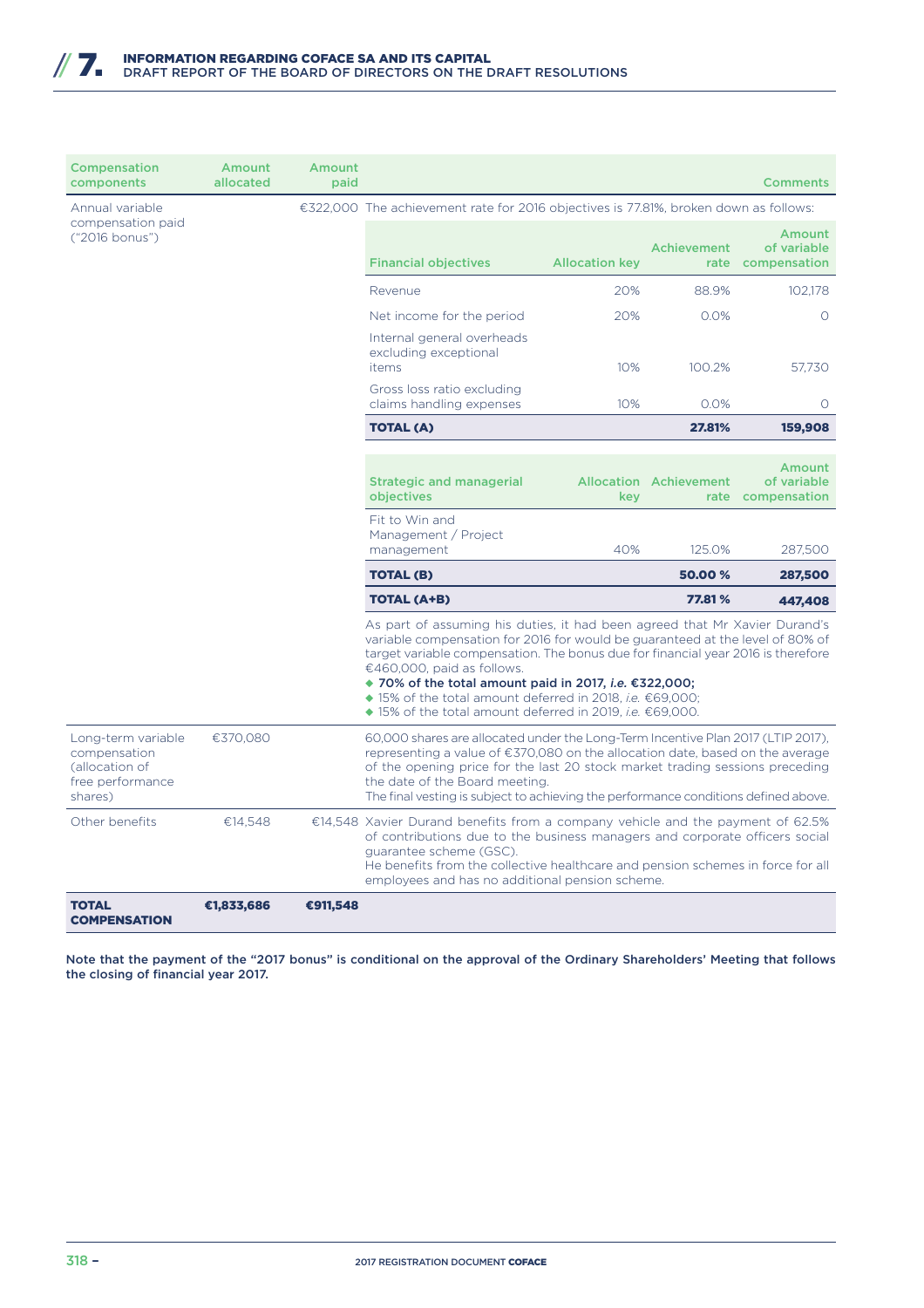## *c. Structure of compensation of the Chief Executive Officer for financial year 2018*

For 2018, on the proposal of the Appointments and Compensation Committee, after agreement from the Board of Directors and subject to approval by the Shareholders' Meeting, the compensation for Xavier Durand will comprise the following elements:

| <b>Compensation components</b>                                                | <b>Target amount Comments</b> |                                                                                                                                                                                                                                                                                                                                                                                                                                                                                                                                                                                                                                                                                                                                                                                                                                                                                                                                                                                                                                                                                                                                                                                                                                                                                |                       |  |
|-------------------------------------------------------------------------------|-------------------------------|--------------------------------------------------------------------------------------------------------------------------------------------------------------------------------------------------------------------------------------------------------------------------------------------------------------------------------------------------------------------------------------------------------------------------------------------------------------------------------------------------------------------------------------------------------------------------------------------------------------------------------------------------------------------------------------------------------------------------------------------------------------------------------------------------------------------------------------------------------------------------------------------------------------------------------------------------------------------------------------------------------------------------------------------------------------------------------------------------------------------------------------------------------------------------------------------------------------------------------------------------------------------------------|-----------------------|--|
| Fixed compensation                                                            | €575,000                      | Gross annual compensation is maintained at €575,000 since February 9, 2016,<br>the date of the beginning of his term.                                                                                                                                                                                                                                                                                                                                                                                                                                                                                                                                                                                                                                                                                                                                                                                                                                                                                                                                                                                                                                                                                                                                                          |                       |  |
| Target annual variable<br>compensation ("bonus")                              | €575,000                      | The target annual variable compensation is maintained at 100% of fixed<br>compensation, i.e. €575,000.<br>Its structure remains unchanged. It therefore comprises 60% financial objectives<br>and 40% strategic and managerial objectives defined as follows for 2018:                                                                                                                                                                                                                                                                                                                                                                                                                                                                                                                                                                                                                                                                                                                                                                                                                                                                                                                                                                                                         |                       |  |
|                                                                               |                               | <b>Financial objectives</b>                                                                                                                                                                                                                                                                                                                                                                                                                                                                                                                                                                                                                                                                                                                                                                                                                                                                                                                                                                                                                                                                                                                                                                                                                                                    | <b>Allocation key</b> |  |
|                                                                               |                               | Revenue                                                                                                                                                                                                                                                                                                                                                                                                                                                                                                                                                                                                                                                                                                                                                                                                                                                                                                                                                                                                                                                                                                                                                                                                                                                                        | 20%                   |  |
|                                                                               |                               | Net income for the period                                                                                                                                                                                                                                                                                                                                                                                                                                                                                                                                                                                                                                                                                                                                                                                                                                                                                                                                                                                                                                                                                                                                                                                                                                                      | 20%                   |  |
|                                                                               |                               | Internal general overheads excluding<br>exceptional items                                                                                                                                                                                                                                                                                                                                                                                                                                                                                                                                                                                                                                                                                                                                                                                                                                                                                                                                                                                                                                                                                                                                                                                                                      | 10%                   |  |
|                                                                               |                               | Gross loss ratio excluding<br>claims handling expenses                                                                                                                                                                                                                                                                                                                                                                                                                                                                                                                                                                                                                                                                                                                                                                                                                                                                                                                                                                                                                                                                                                                                                                                                                         | 10%                   |  |
|                                                                               |                               | <b>TOTAL (A)</b>                                                                                                                                                                                                                                                                                                                                                                                                                                                                                                                                                                                                                                                                                                                                                                                                                                                                                                                                                                                                                                                                                                                                                                                                                                                               | 60%                   |  |
|                                                                               |                               | <b>Strategic and managerial objectives</b>                                                                                                                                                                                                                                                                                                                                                                                                                                                                                                                                                                                                                                                                                                                                                                                                                                                                                                                                                                                                                                                                                                                                                                                                                                     | <b>Allocation key</b> |  |
|                                                                               |                               | Fit to Win strategic plan                                                                                                                                                                                                                                                                                                                                                                                                                                                                                                                                                                                                                                                                                                                                                                                                                                                                                                                                                                                                                                                                                                                                                                                                                                                      | 15%                   |  |
|                                                                               |                               | Reinforcement of employee<br>commitment                                                                                                                                                                                                                                                                                                                                                                                                                                                                                                                                                                                                                                                                                                                                                                                                                                                                                                                                                                                                                                                                                                                                                                                                                                        | 5%                    |  |
|                                                                               |                               | Development of the internal model                                                                                                                                                                                                                                                                                                                                                                                                                                                                                                                                                                                                                                                                                                                                                                                                                                                                                                                                                                                                                                                                                                                                                                                                                                              | 5%                    |  |
|                                                                               |                               | Reinforcement of sales dynamic                                                                                                                                                                                                                                                                                                                                                                                                                                                                                                                                                                                                                                                                                                                                                                                                                                                                                                                                                                                                                                                                                                                                                                                                                                                 | 15%                   |  |
|                                                                               |                               | <b>TOTAL (B)</b>                                                                                                                                                                                                                                                                                                                                                                                                                                                                                                                                                                                                                                                                                                                                                                                                                                                                                                                                                                                                                                                                                                                                                                                                                                                               | 40%                   |  |
|                                                                               |                               | <b>TOTAL (A+B)</b>                                                                                                                                                                                                                                                                                                                                                                                                                                                                                                                                                                                                                                                                                                                                                                                                                                                                                                                                                                                                                                                                                                                                                                                                                                                             | 100%                  |  |
|                                                                               |                               | The maximum achievement rate for variable compensation is 200% (150% for<br>financial objectives and 50% for strategic and managerial objectives).<br>The payment of 30% of the annual variable compensation ("bonus") is deferred<br>and paid as follows: 50% in $N+2$ and 50% in $N+3$ . A malus system is introduced<br>in case of observed losses on the payment date.                                                                                                                                                                                                                                                                                                                                                                                                                                                                                                                                                                                                                                                                                                                                                                                                                                                                                                     |                       |  |
| Long-term variable<br>compensation (allocation of<br>free performance shares) | €594,198                      | It is proposed that 65,000 shares be allocated to the CEO under the Long-Term<br>Incentive Plan 2018 (LTIP 2018) for a value of €594,198 for the allocation, based<br>on the average of the last 20 stock market trading sessions preceding the date<br>of the Board meeting.<br>The final vesting is subject to achieving the following performance conditions:<br>◆ 50% of shares allocated are vested under the condition of achieving<br>COFACE SA's RoATE (return on average tangible equity) level for the<br>financial year ending December 31, 2020;<br>◆ 50% of shares allocated are vested under the performance condition relating<br>to the COFACE SA share, measured by the growth of COFACE SA's total<br>shareholder return (TSR) compared to the TSR growth of the companies<br>comprising the Euro Stoxx Assurance index over the same period.<br>The share vesting period is set at three years starting from February 12, 2018.<br>The plan does not include a retention period.<br>The Board decided that 30% of the CEO's shares vested under the 2018 LTIP<br>should be retained until the end of his corporate term or of any other function<br>that he might hold within Coface.<br>It is specified that all risk hedging transactions are prohibited. |                       |  |
| Other benefits                                                                | €14,548<br>(estimate)         | Xavier Durand benefits from a company vehicle and the payment of 62.5%<br>of contributions due to the business managers and corporate officers social<br>guarantee scheme (GSC).<br>He benefits from the collective healthcare and pension schemes in force for all<br>employees and has no additional pension scheme.                                                                                                                                                                                                                                                                                                                                                                                                                                                                                                                                                                                                                                                                                                                                                                                                                                                                                                                                                         |                       |  |
| <b>TARGET TOTAL</b><br><b>COMPENSATION 2018</b>                               | €1,758,746                    | Subject to the approval of the Shareholders' Meeting                                                                                                                                                                                                                                                                                                                                                                                                                                                                                                                                                                                                                                                                                                                                                                                                                                                                                                                                                                                                                                                                                                                                                                                                                           |                       |  |

The total rate of deferred variable compensation will therefore represent more than 60% of the total variable compensation.